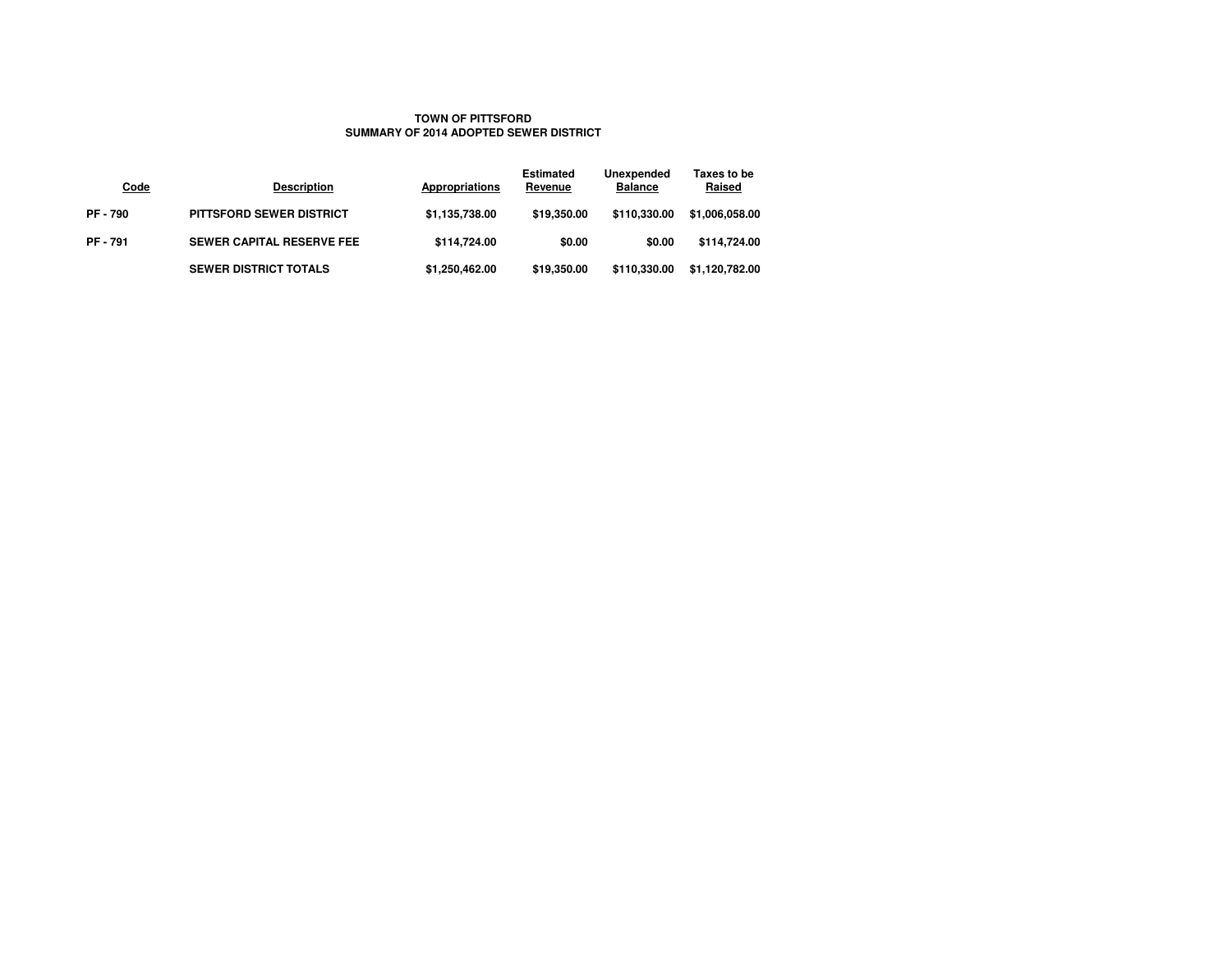# **2014 SEWER DISTRICT - ESTIMATED REVENUES AND UNEXPENDED BALANCE**

| Fund-Dept.-Line | Description                    | Actual<br>2011 | Actual<br>2012 | <b>Budget</b><br>2013 | Department<br>2014 | Proposed<br>2014 | Adopted<br>2014 |
|-----------------|--------------------------------|----------------|----------------|-----------------------|--------------------|------------------|-----------------|
|                 | 1001 REAL PROPERTY TAXES       | \$1,064,015.00 | \$1,079,580.00 | \$1,106,307.00        | \$0.00             | \$0.00           | \$0.00          |
|                 | 1560 SAFETY INSPECTION FEES    | \$1,400.00     | \$1,400.00     | \$1,400.00            | \$1,400.00         | \$1,400.00       | \$1,400.00      |
|                 | 2120 SEWER RENTS               | \$4,039.03     | \$4,766.95     | \$5,000.00            | \$4,500.00         | \$4,500.00       | \$4,500.00      |
|                 | 2401 INTEREST & EARNINGS       | \$4,775.40     | \$3,011.20     | \$3,950.00            | \$2,300.00         | \$2,300.00       | \$2,300.00      |
|                 | 2590 PERMITS                   | \$2,390.00     | \$2,340.00     | \$2,500.00            | \$2,500.00         | \$2,500.00       | \$2,500.00      |
|                 | 2650 SALE OF SCRAP             | \$285.60       | \$0.00         | \$0.00                | \$0.00             | \$0.00           | \$0.00          |
|                 | 2665 SALE OF EQUIPMENT         | \$0.00         | \$0.00         | \$0.00                | \$0.00             | \$0.00           | \$0.00          |
|                 | 2680 INSURANCE RECOVERY        | \$0.00         | \$0.00         | \$0.00                | \$0.00             | \$0.00           | \$0.00          |
|                 | 2770 MISCELLANEOUS INCOME      | \$621.44       | \$620.28       | \$600.00              | \$650.00           | \$650.00         | \$650.00        |
|                 | 2701 REFUND OF PRIOR YEAR EXP. | \$0.00         | \$0.00         | \$0.00                | \$0.00             | \$0.00           | \$0.00          |
|                 | 2774 EXTENSION FEES            | \$29,206.00    | \$1,800.00     | \$1,000.00            | \$1,000.00         | \$1,000.00       | \$1,000.00      |
|                 | 2775 ENTRANCE FEES             | \$0.00         | \$4,974.00     | \$13,000.00           | \$7,000.00         | \$7,000.00       | \$7,000.00      |
|                 | 2801 INTERFUND REVENUES        | \$0.00         | \$0.00         | \$0.00                | \$0.00             | \$0.00           | \$0.00          |
|                 | 3960 STATE AID: EMERGENCY      | \$0.00         | \$0.00         | \$0.00                | \$0.00             | \$0.00           | \$0.00          |
|                 | 4960 FED AID: EMERGENCY        | \$0.00         | \$0.00         | \$0.00                | \$0.00             | \$0.00           | \$0.00          |
|                 | 5031 INTERFUND TRANSFER        | \$38,044.00    | \$0.00         | \$0.00                | \$0.00             | \$0.00           | \$0.00          |
|                 |                                | \$1,144,776.47 | \$1,098,492.43 | \$1,133,757.00        | \$19,350.00        | \$19,350.00      | \$19,350.00     |
|                 | <b>5999 APPROP FD BALANCE</b>  | \$0.00         | \$0.00         | \$119,200.00          | \$119,200.00       | \$110,330.00     | \$110,330.00    |
|                 |                                | \$1,144,776.47 | \$1,098,492.43 | \$1,252,957.00        | \$138,550.00       | \$129,680.00     | \$129,680.00    |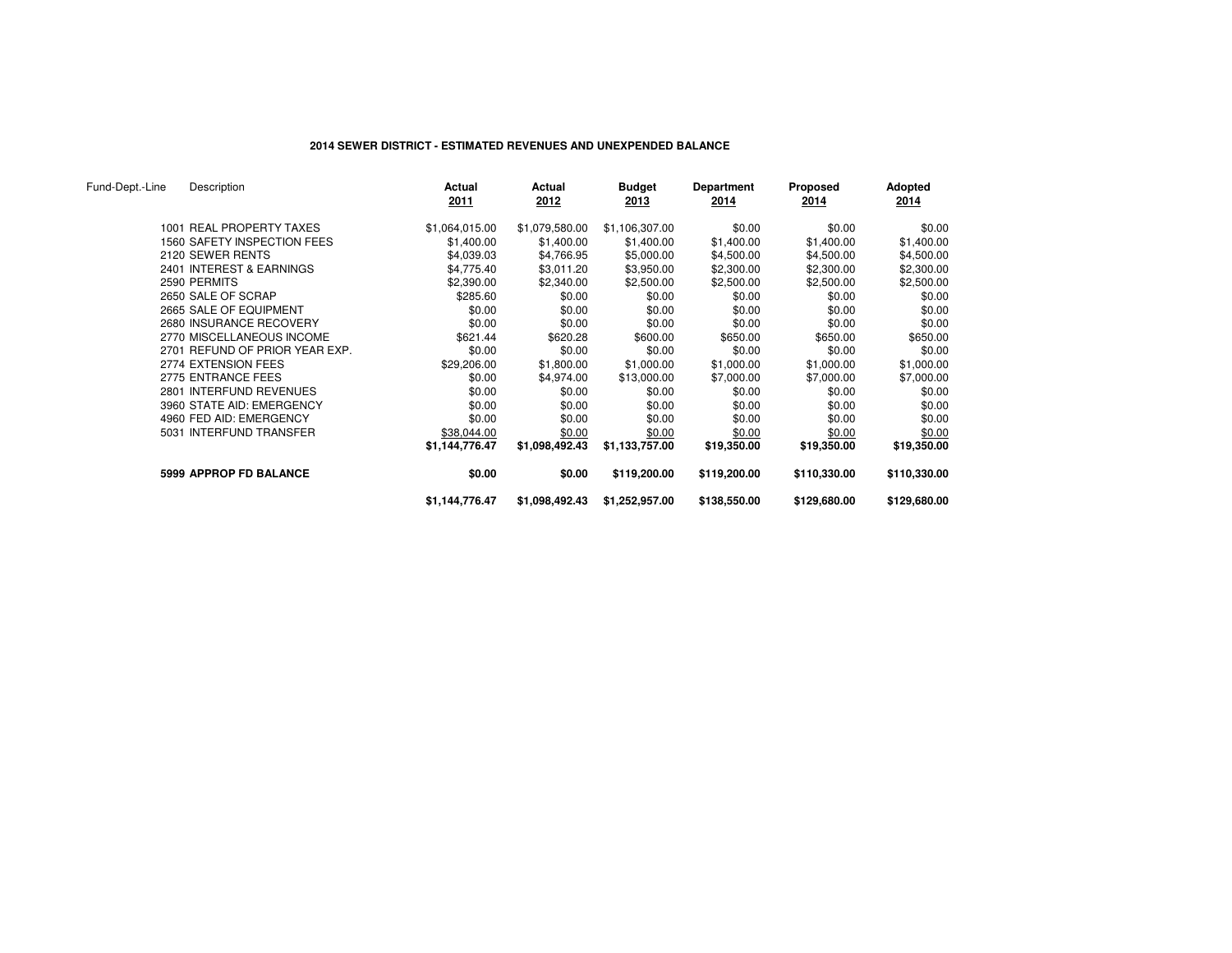#### **006-1989-0000Pittsford Consolidated Sewer District -Equipment Replacement Schedules**

| <b>Fund-Dept.-Line</b>                          | <b>Description</b>                                                                            | Actual<br>2011             | Actual<br>2012                       | <b>Budget</b><br>2013                   | <b>Department</b><br>2014               | Proposed<br>2014                        | <b>Adopted</b><br>2014                  |
|-------------------------------------------------|-----------------------------------------------------------------------------------------------|----------------------------|--------------------------------------|-----------------------------------------|-----------------------------------------|-----------------------------------------|-----------------------------------------|
| 006-1989-2001<br>006-1989-2002<br>006-1989-2029 | Computer/Tech Equip Schedule<br>Office Equipment Replacement<br>Gen Admin - Fleet Replacement | \$0.00<br>\$0.00<br>\$0.00 | \$2.097.00<br>\$0.00<br>\$173,579.91 | \$2,390.00<br>\$1.110.00<br>\$68,999.00 | \$2,390.00<br>\$1.110.00<br>\$69,689.00 | \$2,390.00<br>\$1.110.00<br>\$69,689.00 | \$2,390.00<br>\$1.110.00<br>\$69,689.00 |
|                                                 | <b>Equipment Replacement - Totals</b>                                                         | \$0.00                     | \$175,676.91                         | \$72,499.00                             | \$73,189,00                             | \$73,189,00                             | \$73,189.00                             |

## **006-4560-0000Pittsford Consolidated Sewer District -Physician**

| Fund-Dept.-Line                | Description                   | Actual<br>2011       | Actual<br>2012       | <b>Budget</b><br>2013 | <b>Department</b><br>2014 | Proposed<br>2014     | Adopted<br>2014      |
|--------------------------------|-------------------------------|----------------------|----------------------|-----------------------|---------------------------|----------------------|----------------------|
| 006-4560-4000<br>006-4560-4413 | Expense<br><b>CDL Testing</b> | \$118.50<br>\$500.00 | \$130.00<br>\$115.00 | \$200.00<br>\$300.00  | \$200.00<br>\$300.00      | \$200.00<br>\$300.00 | \$200.00<br>\$300.00 |
|                                | <b>Physician - Totals</b>     | \$618.50             | \$245.00             | \$500.00              | \$500.00                  | \$500.00             | \$500.00             |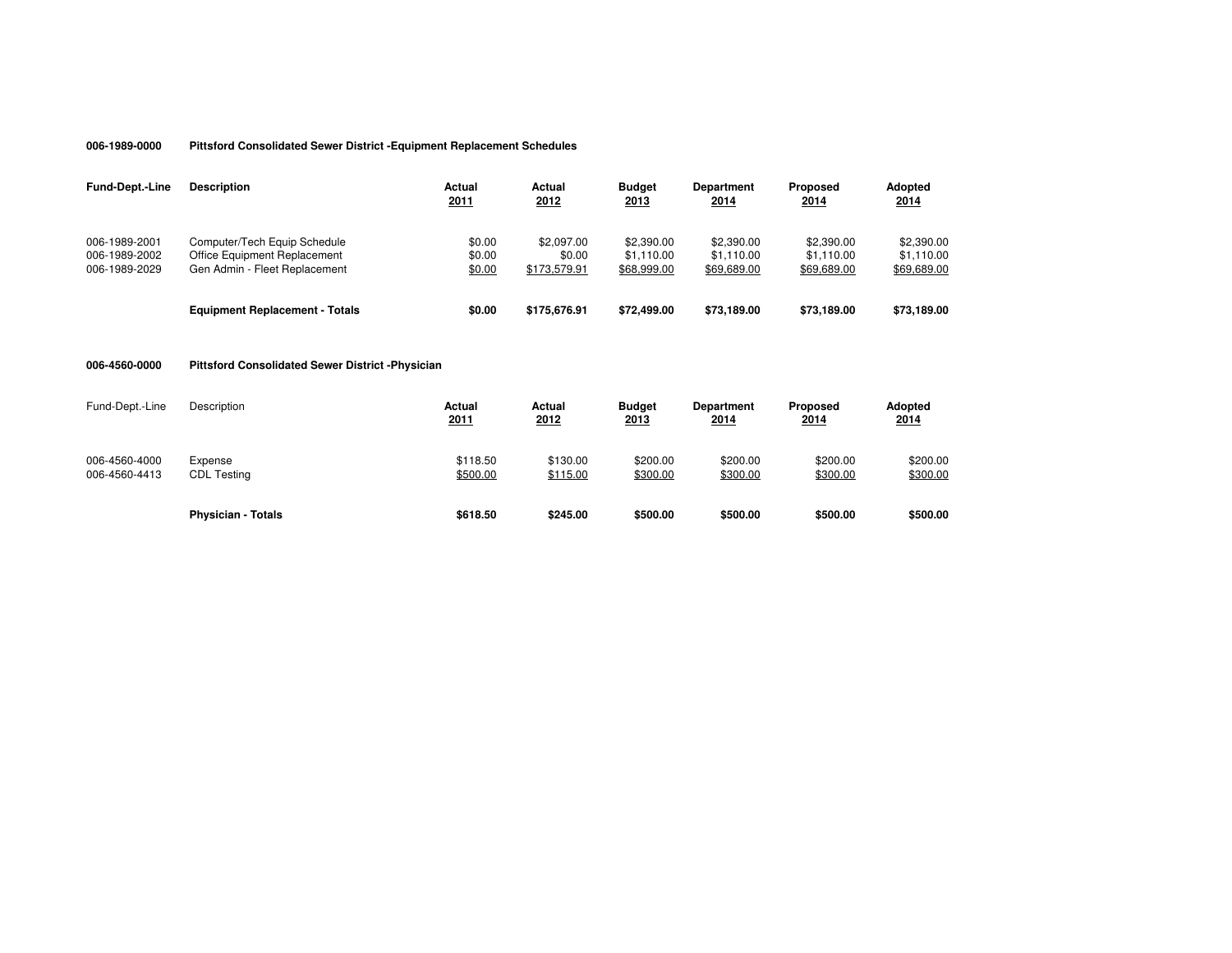#### **006-8110-0000Pittsford Consolidated Sewer District - Sewer Administration**

| Fund-Dept.-Line | <b>Description</b>                   | Actual<br>2011 | <b>Actual</b><br>2012 | <b>Budget</b><br>2013 | <b>Department</b><br>2014 | <b>Proposed</b><br>2014 | Adopted<br>2014 |
|-----------------|--------------------------------------|----------------|-----------------------|-----------------------|---------------------------|-------------------------|-----------------|
| 006-8110-1000   | Salaries:                            |                |                       |                       |                           |                         |                 |
|                 | Commissioner / Superintendent        |                |                       | \$9,698.00            | \$9,893.00                | \$9,893.00              | \$9,893.00      |
|                 | Gen. Foreman - 30%                   |                |                       | \$17,641.00           | \$17,996.00               | \$17,996.00             | \$17,996.00     |
|                 | Account/Clerk - Typist               |                |                       | \$44,939.00           | \$45,836.00               | \$26,000.00             | \$26,000.00     |
|                 | Secretary To the Commissioner        |                |                       | \$6,375.00            | \$6,502.00                | \$6.502.00              | \$6,502.00      |
|                 | Finance Dept. Support Services       |                |                       | \$9,936.00            | \$10,134.00               | \$10,134.00             | \$10,134.00     |
|                 | Personnel Dept. Support Services     |                |                       | \$12,590.00           | \$12,842.00               | \$12,842.00             | \$12,842.00     |
|                 | Operations Manager - 20%             |                |                       | \$14,731.00           | \$15,026.00               | \$15,026.00             | \$15,026.00     |
|                 | Engineering Position - 30%           |                |                       | \$20,550.00           | \$21,380.00               | \$21,380.00             | \$21,380.00     |
|                 | Longevity Pay                        |                |                       | \$250.00              |                           |                         |                 |
|                 | OT For Account/Clerk                 |                |                       | \$483.00              |                           | \$2,000.00              | \$2,000.00      |
|                 | <b>Salaries - Total:</b>             | \$141,653.15   | \$133,427.16          | \$137,193.00          | \$139,609.00              | \$121,773.00            | \$121,773.00    |
| 006-8110-2002   | <b>Office Equipment</b>              | \$336.20       | \$0.00                | \$500.00              | \$500.00                  | \$500.00                | \$500.00        |
|                 | <b>Equipment - Total:</b>            | \$336.20       | \$0.00                | \$500.00              | \$500.00                  | \$500.00                | \$500.00        |
|                 |                                      |                |                       |                       |                           |                         |                 |
| 006-8110-4000   | Expense                              | \$47.60        | \$626.07              | \$350.00              | \$350.00                  | \$350.00                | \$350.00        |
| 006-8110-4101   | <b>Office Supplies</b>               | \$253.71       | \$397.65              | \$1,200.00            | \$1,200.00                | \$1,200.00              | \$1,200.00      |
| 006-8110-4407   | <b>Computer Maintenance Services</b> | \$0.00         | \$500.00              | \$0.00                | \$500.00                  | \$500.00                | \$500.00        |
| 006-8110-4409   | Maintenance Contracts                | \$759.89       | \$835.85              | \$1,000.00            | \$1,000.00                | \$1,000.00              | \$1,000.00      |
| 006-8110-4600   | Miscellaneous Expense                | \$20.39        | \$30.39               | \$400.00              | \$400.00                  | \$400.00                | \$400.00        |
| 006-8110-4603   | <b>Association Dues</b>              | \$320.00       | \$179.00              | \$200.00              | \$200.00                  | \$200.00                | \$200.00        |
| 006-8110-4604   | Education                            | \$5.80         | \$0.00                | \$500.00              | \$250.00                  | \$250.00                | \$250.00        |
|                 | <b>Expense - Total:</b>              | \$1,407.39     | \$2,568.96            | \$3,650.00            | \$3,900.00                | \$3,900.00              | \$3,900.00      |
|                 | <b>Sewer Administration - Total:</b> | \$143,396.74   | \$135,996.12          | \$141,343.00          | \$144,009.00              | \$126,173.00            | \$126,173.00    |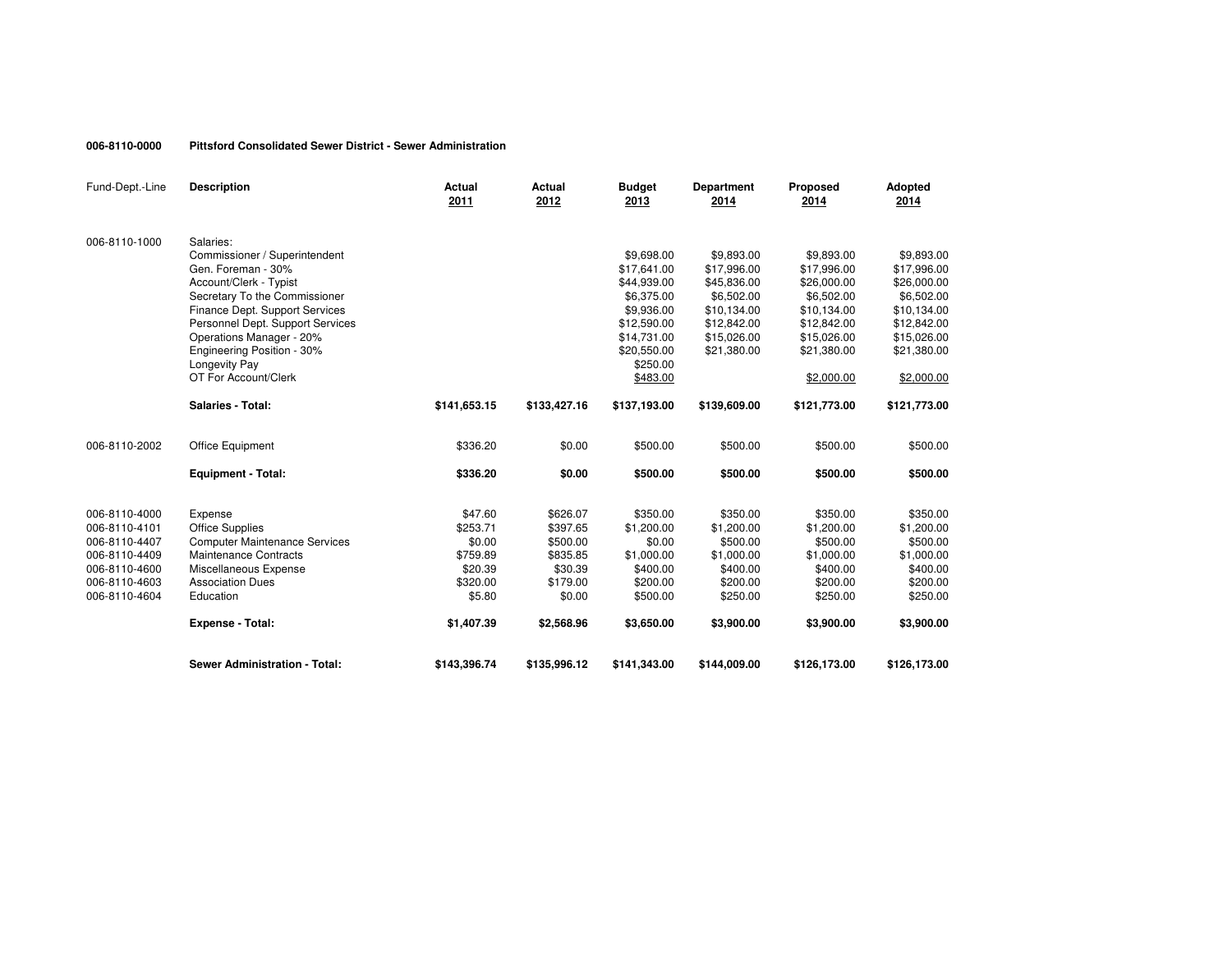## **006-8120-0000Pittsford Sewer District - Sewer Transmission**

| Fund-Dept.-Line | <b>Description</b>                  | Actual<br>2011 | Actual<br>2012 | <b>Budget</b><br>2013 | <b>Department</b><br>2014 | Proposed<br>2014 | Adopted<br>2014 |
|-----------------|-------------------------------------|----------------|----------------|-----------------------|---------------------------|------------------|-----------------|
| 006-8120-1000   | Salaries:                           |                |                |                       |                           |                  |                 |
|                 | Gen. Foreman - D. Driscoll 40%      |                |                | \$23,521.00           | \$23,995.00               | \$23,995.00      | \$23,995.00     |
|                 | Skilled Laborer - Jim Murray        |                |                | \$33,634.00           | \$34,300.00               | \$34,300.00      | \$34,300.00     |
|                 | Skilled Laborer - Rudy Trosin       |                |                | \$53,331.00           | \$54,394.00               | \$54,394.00      | \$54,394.00     |
|                 | Laborer - Alex Buss                 |                |                | \$25,459.00           | \$25,959.00               | \$25,959.00      | \$25,959.00     |
|                 | MEO - Mike Gerber                   |                |                | \$54,974.00           | \$56,077.00               | \$56,077.00      | \$56,077.00     |
|                 | Auto Mechanic - Gary Secor          |                |                | \$51,522.00           | \$52,541.00               | \$52,541.00      | \$52,541.00     |
|                 | Laborer - Bill Beeley               |                |                | \$34,112.00           | \$25,959.00               | \$25,959.00      | \$25,959.00     |
|                 | Laborer - Micheal Merrell           |                |                | \$25,000.00           | \$25,460.00               | \$25,460.00      | \$25,460.00     |
|                 | On - Call / Overtime Hours          |                |                | \$43,000.00           | \$45,000.00               | \$35,000.00      | \$35,000.00     |
|                 | Longevity Pay $(4 \text{ @ } $250)$ |                |                | \$1,000.00            | \$1,000.00                | \$1,000.00       | \$1,000.00      |
|                 | Adjustment for drainage work        |                |                | (\$20,000.00)         | (\$20,000.00)             | (\$20,000.00)    | (\$20,000.00)   |
|                 |                                     | \$270,656.57   | \$265,047.36   | \$325,553.00          | \$324,685.00              | \$314,685.00     | \$314,685.00    |
| 006-8120-1000   | Seasonal Salaries:                  |                |                |                       |                           |                  |                 |
|                 | 2 - Seasonal Laborer                | \$18,278.58    | \$25,253.22    | \$10,292.00           | \$10,498.00               | \$10,498.00      | \$10,498.00     |
|                 | <b>Salaries - Total</b>             | \$288,935.15   | \$290,300.58   | \$335,845.00          | \$335,183.00              | \$325,183.00     | \$325,183.00    |
| 006-8120-2006   | Capital Improvements - Sewer        | \$35,583.75    | \$22,287.48    | \$50,500.00           | \$57,500.00               | \$57,500.00      | \$57,500.00     |
| 006-8120-2007   | Capital Improvements - Building     | \$24,316.25    | \$89,764.78    | \$4,600.00            | \$5,000.00                | \$5,000.00       | \$5,000.00      |
| 006-8120-2026   | <b>Small Sewer Equipment</b>        | \$9,837.88     | \$11,756.05    | \$9,150.00            | \$9,600.00                | \$9,600.00       | \$9,600.00      |
|                 |                                     |                |                |                       |                           |                  |                 |
|                 | <b>Equipment - Total</b>            | \$69,737.88    | \$123,808.31   | \$64,250.00           | \$72,100.00               | \$72,100.00      | \$72,100.00     |
| 006-8120-4105   | Vehicle Maintenance                 | \$8,682.26     | \$5,954.50     | \$8,600.00            | \$5,500.00                | \$5,500.00       | \$5,500.00      |
| 006-8120-4107   | <b>Unleaded Fuel</b>                | \$9,764.25     | \$9,587.61     | \$12,500.00           | \$12,500.00               | \$12,500.00      | \$12,500.00     |
| 006-8120-4108   | <b>Diesel Fuel</b>                  | \$9,607.85     | \$14,172.22    | \$12,500.00           | \$12,500.00               | \$12,500.00      | \$12,500.00     |
| 006-8120-4110   | Uniforms                            | \$1,262.50     | \$750.00       | \$750.00              | \$750.00                  | \$750.00         | \$750.00        |
| 006-8120-4111   | <b>Materials</b>                    | \$17,805.41    | \$28,111.24    | \$26,250.00           | \$26,250.00               | \$26,250.00      | \$26,250.00     |
| 006-8120-4125   | <b>Facilities Repair</b>            | \$999.33       | \$2,388.00     | \$2,500.00            | \$8,500.00                | \$8,500.00       | \$8,500.00      |
| 006-8120-4137   | <b>Safety Supplies</b>              | \$1,265.54     | \$918.29       | \$1,000.00            | \$1,750.00                | \$1,750.00       | \$1,750.00      |
| 006-8120-4201   | Telephone                           | \$5,123.96     | \$4,936.72     | \$6,816.00            | \$6,816.00                | \$6,816.00       | \$6,816.00      |
| 006-8120-4202   | Gas & Electric                      | \$34,272.86    | \$27,878.96    | \$38,730.00           | \$38,730.00               | \$38,730.00      | \$38,730.00     |
| 006-8120-4203   | Water & Sewer                       | \$563.61       | \$355.49       | \$550.00              | \$1,150.00                | \$1,150.00       | \$1,150.00      |
| 006-8120-4300   | Insurance                           | \$6,991.68     | \$11,574.27    | \$10,000.00           | \$10,000.00               | \$10,000.00      | \$10,000.00     |
| 006-8120-4400   | <b>Contracted Services</b>          | \$9,029.06     | \$9,717.41     | \$10,205.00           | \$11,005.00               | \$11,005.00      | \$11,005.00     |
| 006-8120-4401   | Engineers                           | \$329.10       | \$1,093.77     | \$3,000.00            | \$3,000.00                | \$3,000.00       | \$3,000.00      |
| 006-8120-4411   | <b>Contracted Sewer Repair</b>      | \$28,497.56    | \$13,172.64    | \$30,000.00           | \$30,000.00               | \$30,000.00      | \$30,000.00     |
| 006-8120-4412   | <b>Sewer Transmission Services</b>  | \$18,928.57    | \$18,967.01    | \$20,582.00           | \$20,582.00               | \$20,582.00      | \$20,582.00     |
| 006-8120-4600   | Miscellaneous                       | \$250.00       | \$250.00       | \$250.00              | \$250.00                  | \$250.00         | \$250.00        |
| 006-8120-4606   | Legal Ads                           | \$0.00         | \$0.00         | \$400.00              | \$400.00                  | \$400.00         | \$400.00        |
| 006-8120-4613   | New Extensions Misc.                | \$0.00         | \$0.00         | \$300.00              | \$300.00                  | \$300.00         | \$300.00        |
|                 | <b>Expense - Total</b>              | \$153,373.54   | \$149,828.13   | \$184,933.00          | \$189,983.00              | \$189,983.00     | \$189,983.00    |
|                 | <b>Sewer Transmission - Total:</b>  | \$512,046.57   | \$563,937.02   | \$585,028.00          | \$597,266.00              | \$587,266.00     | \$587,266.00    |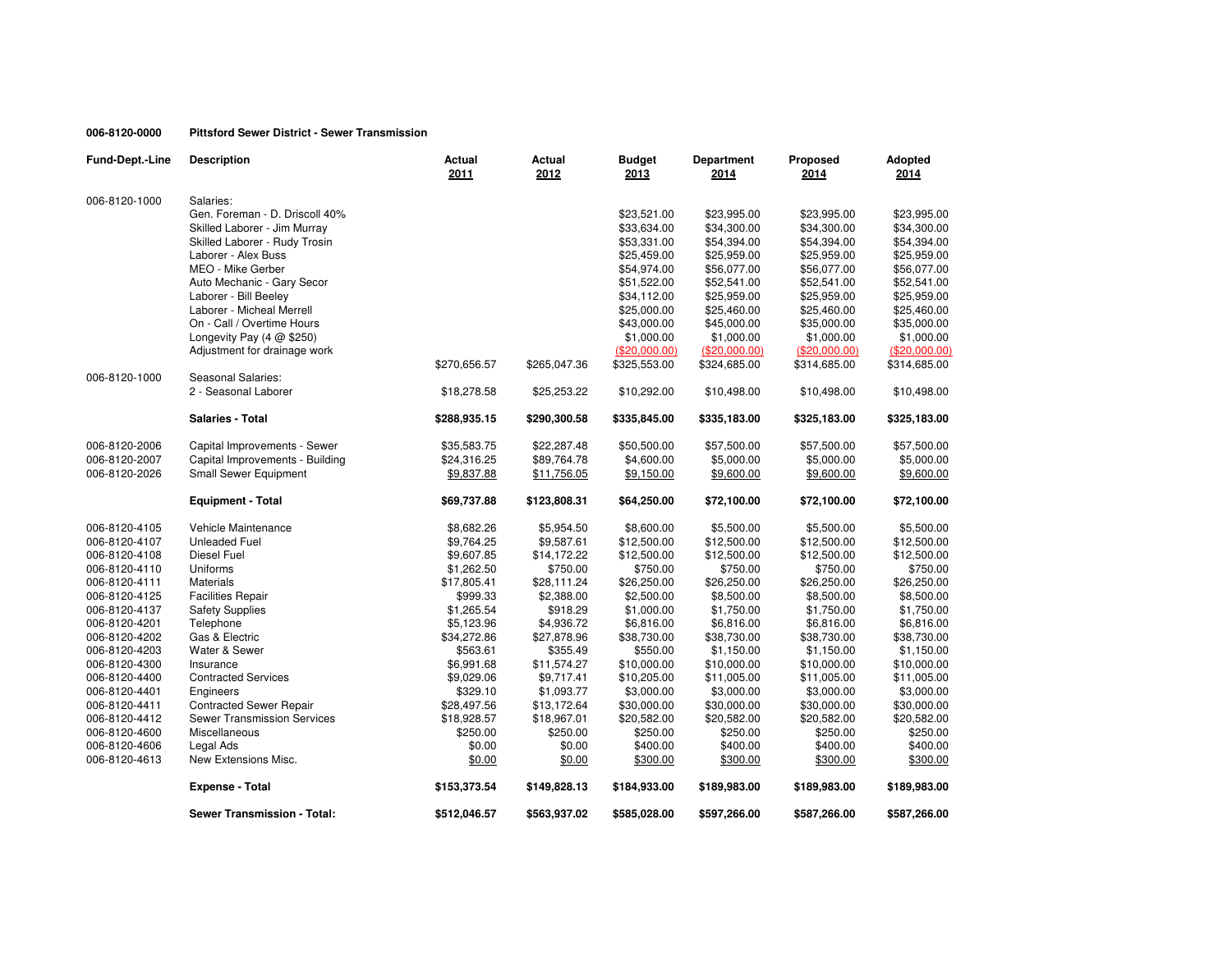#### **006-0000-8000Pittsford Consolidated Sewer District - Benefits**

| <b>Fund-Dept.-Line</b>         | <b>Description</b>                                  | Actual<br>2011              | Actual<br>2012              | <b>Budget</b><br>2013       | <b>Department</b><br>2014   | <b>Proposed</b><br>2014     | Adopted<br>2014             |
|--------------------------------|-----------------------------------------------------|-----------------------------|-----------------------------|-----------------------------|-----------------------------|-----------------------------|-----------------------------|
|                                |                                                     |                             |                             |                             |                             |                             |                             |
| 006-9010-8000                  | Retirement                                          | \$67,053.02                 | \$77,775.70                 | \$87,835.00                 | \$85,000.00                 | \$85,000.00                 | \$85,000.00                 |
| 006-9030-8000                  | Social Security Insurance                           | \$32,303.22                 | \$31,077.50                 | \$36,424.00                 | \$37,127.00                 | \$34,200.00                 | \$34,200.00                 |
| 006-9040-8000<br>006-9040-8001 | Worker's Compensation Insurance<br><b>First Aid</b> | \$14,015.88<br>\$0.00       | \$17,640.00<br>\$129.14     | \$19,800.00<br>\$500.00     | \$19,800.00<br>\$500.00     | \$19,800.00<br>\$500.00     | \$19,800.00<br>\$500.00     |
| 006-9045-8000                  | Life Insurance                                      | \$416.50                    | \$370.58                    | \$500.00                    | \$500.00                    | \$500.00                    | \$500.00                    |
| 006-9050-8000                  | Unemployment                                        | \$0.00                      | \$0.00                      | \$0.00                      | \$0.00                      | \$0.00                      | \$0.00                      |
| 006-9055-8000                  | Disability Insurance                                | \$1,617.31                  | \$1,230.01                  | \$2,000.00                  | \$2,000.00                  | \$2,000.00                  | \$2,000.00                  |
| 006-9060-8000<br>006-9060-8002 | Hospitalization<br>Dental                           | \$110,020.32<br>\$12,554.23 | \$129,044.57<br>\$14,425.28 | \$175,771.00<br>\$17,000.00 | \$188,354.00<br>\$18,000.00 | \$188,354.00<br>\$18,000.00 | \$188,354.00<br>\$18,000.00 |
| 006-9089-9000                  | Misc. Employee Benefits                             | \$205.00                    | \$213.47                    | \$256.00                    | \$256.00                    | \$256.00                    | \$256.00                    |
|                                | <b>Benefit - Total:</b>                             | \$238,185.48                | \$271,906.25                | \$340,086.00                | \$351,537.00                | \$348,610.00                | \$348,610.00                |